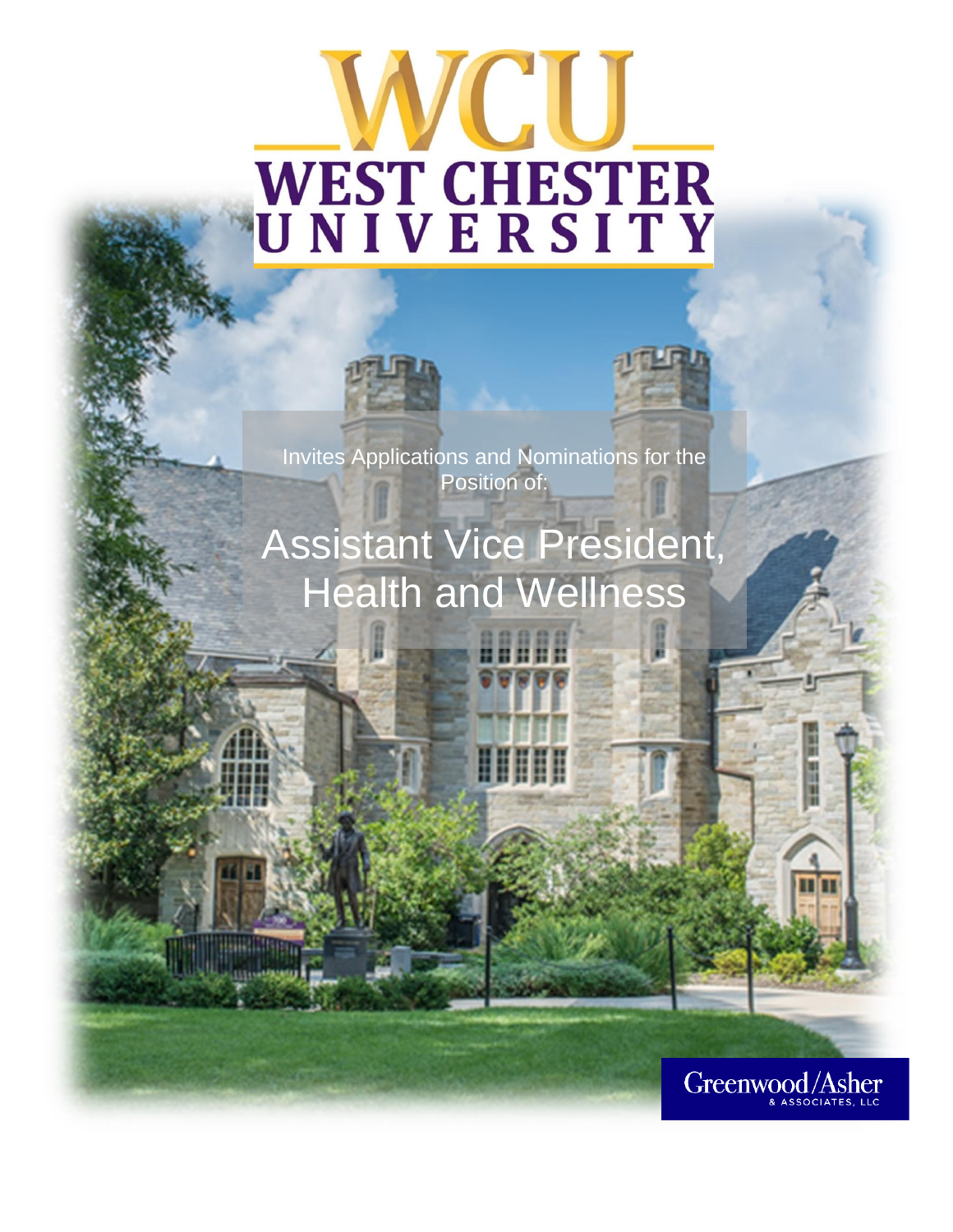## The Opportunity

West Chester University seeks an experienced health care and higher education professional to lead the health and wellness departments within the Division of Student Affairs. Reporting to the Vice President for Student Affairs, the Assistant Vice President (AVP) will have the opportunity to make a significant impact on student retention and graduation by ensuring the university is doing its best to provide students with the wellness resources needed to thrive.



## The Role of the Assistant Vice President for Health and Wellness

The AVP oversees the offices of Student Health Services, Student Assistance, Wellness Promotion, the Department of Counseling and Psychological Services, and Campus Recreation, including their personnel and budgets. The AVP also oversees the CARE Team and assesses the level of risk related to students of concern on medical and psychological emergencies. The CARE team is a collaboration between the Counseling Center, Student Health Services, Wellness Promotion, University Registrar, Student Conduct, WCU Public Safety, the Vice President of Student Affairs, the Office of Services for Students with Disabilities, and University Housing.

The AVP serves as the student advocate for the division in leading the support provided to students and their families through the Student Assistance Program, a program designed to support students who are away from campus due to illness or personal or family emergencies.

The AVP also provides support to the Vice President for Student Affairs in leading and organizing the division, collaborating with other members of the senior leadership team to provide strategic planning, leadership, and support, and ensuring compliance with the Drug-Free Schools and Communities Act. Along with other senior leadership team members, the AVP will serve on relevant university, divisional, or community committees as assigned.

## Professional Qualifications and Personal Qualities

The successful candidate must have a master's degree in a health care related field. The ideal candidate will have the following professional qualifications, skills, experience, and personal qualities:

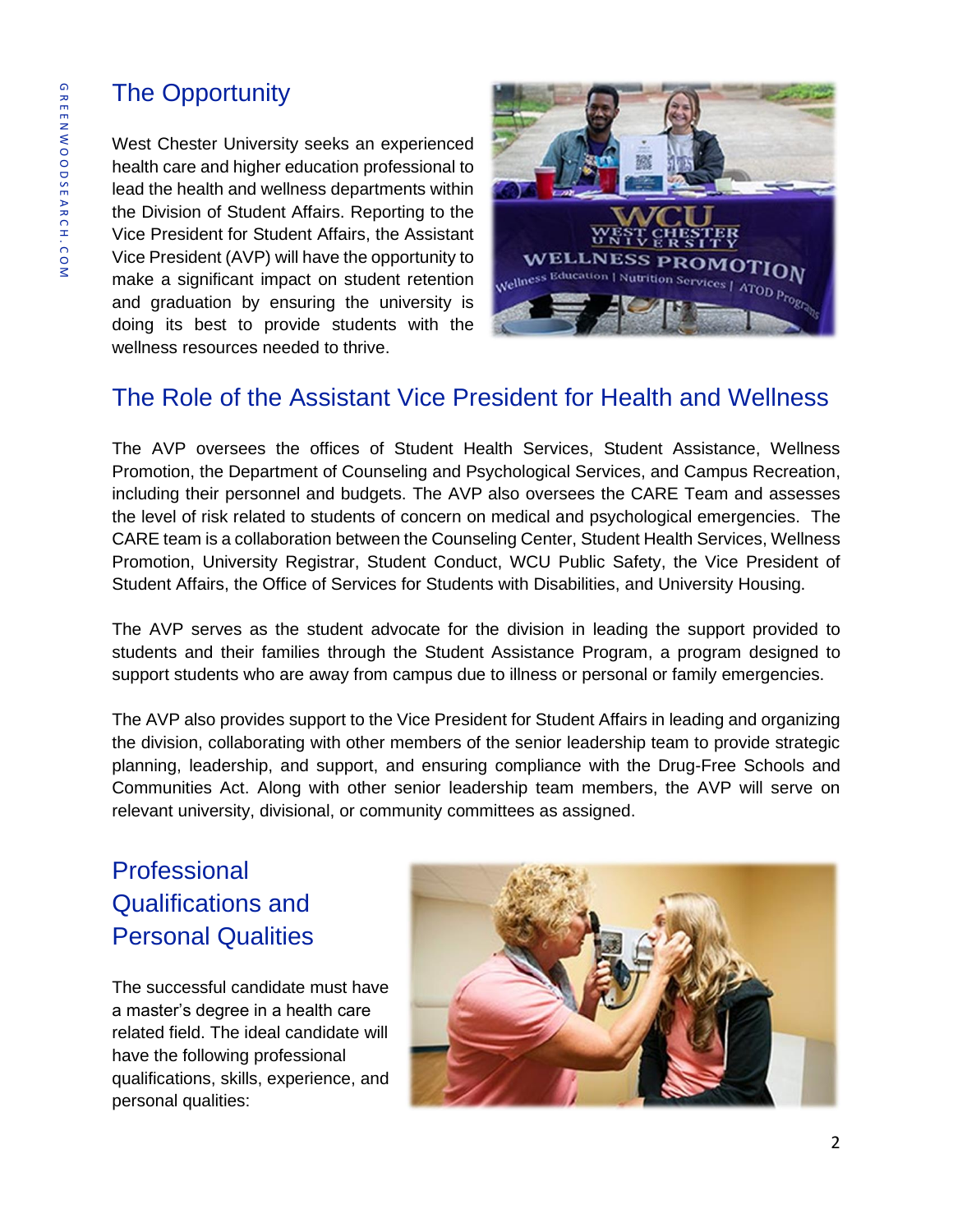- At least seven years professional experience in a professional healthcare setting;
- Significant professional experience in higher education;
- Ability to handle sensitive and confidential information in the utmost professional manner;



- > Ability to interact effectively with others;
- Evidence of commitment to justice, equity, diversity, and inclusion;
- > Ability to supervise and train employees;
- Excellent communication (oral & written) skills;
- > Demonstrated experience with supervising multiple professional staff;
- Experience in one or more of the areas supervised;
- > Experience with crisis management;
- > Experience in developing and managing budgets;
- Experience in strategic planning and assessment; and
- Experience as an advocate for students, shaping environments, goals, and values that promote development, support at-risk individuals, and ensure a climate that promotes and contributes to student success, health, and well-being.

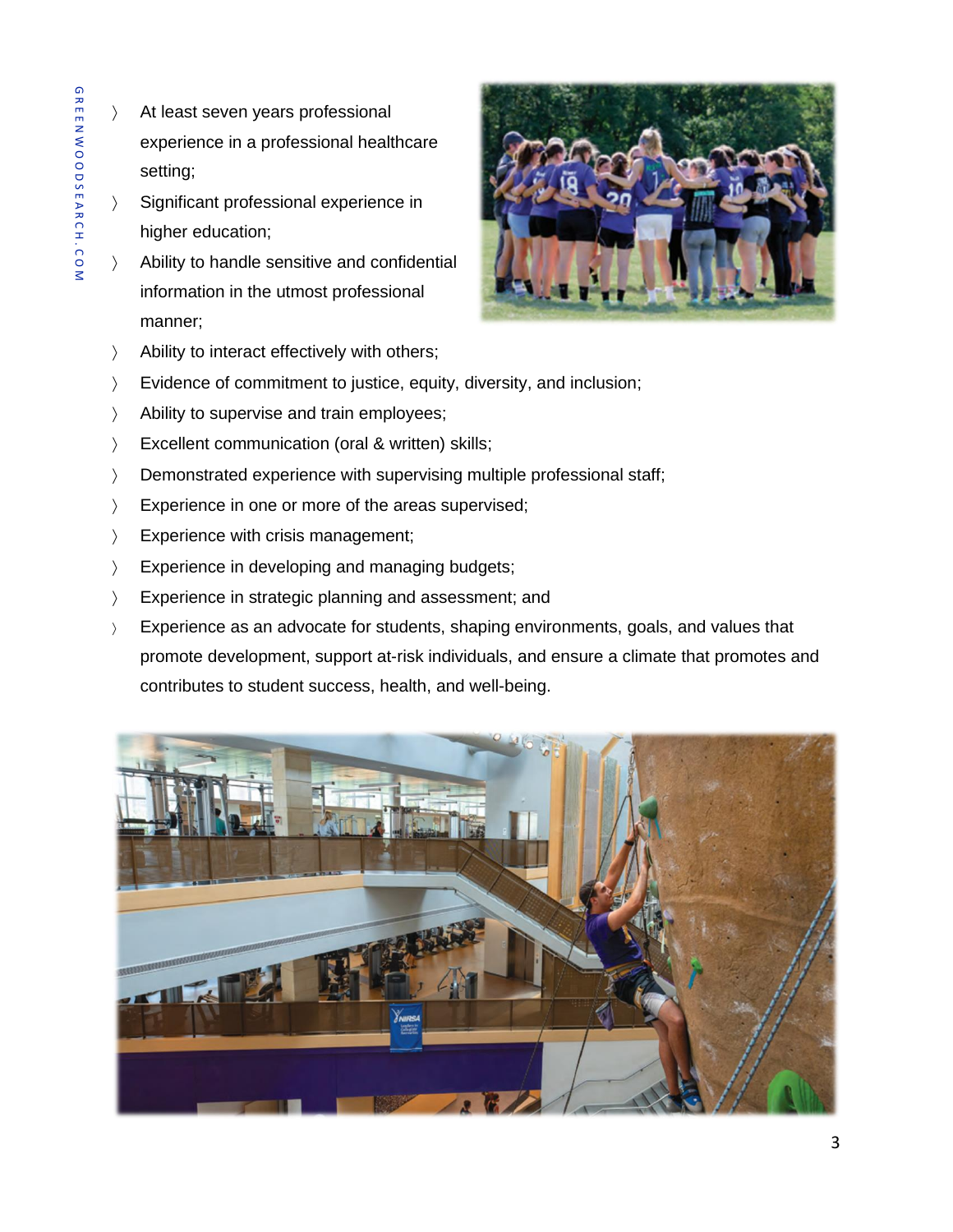

Founded in 1871 as teacher preparation, comprehensive public institution.

## About West Chester University

Located on 409 beautiful acres in historic and charming West Chester, 25 miles west of Philadelphia, and 17 miles north of Wilmington, Delaware, West Chester University is home to 14,500+ undergraduate and 2,900+ graduate students. This diverse and welcoming student body studies in one of seven colleges: College of Arts and Humanities, College of Health Sciences, College of the Sciences and Mathematics, College of Business and Public Management, College of Education and Social Work, University College, and the Wells School of Music. WCU currently offers 118 baccalaureate, 103 master's, and 4 doctoral degree programs taught by 695 full-time and 298 part-time faculty.

In addition to the main campus in Chester County, West Chester University has a location in

Center City, Philadelphia. This location offers bachelor's programs in social work and business management as well as a BSN for the registered nurse program. Three master's programs are offered in social work, public administration, and transformative education and social change. The Associate Provost for Learning and Teaching Innovation will also be responsible for leading initiatives to inform the teaching and learning practices of the faculty, staff, and students at this location.



West Chester University is committed to promoting diversity and inclusiveness and to cultivating a campus environment that welcomes all. This commitment reflects the diversity theme of [West](https://www.wcupa.edu/president/strategicPlan/default.aspx)  [Chester University's Strategic Plan](https://www.wcupa.edu/president/strategicPlan/default.aspx) and supports initiatives in the [Office for Diversity, Equity, and](https://www.wcupa.edu/_admin/diversityEquityInclusion/)  [Inclusion.](https://www.wcupa.edu/_admin/diversityEquityInclusion/) Additionally, in 2021, WCU joined EAB's [Moon Shot for Equity initiative.](https://eab.com/moon-shot-for-equity/) This initiative is designed to support faculty, students, and staff in closing the equity gaps at the institution within the next 10 years.

WCU also serves its students and local community with speech/hearing, autism, and reading clinics; a planetarium; the library; and an extensive music library. The university provides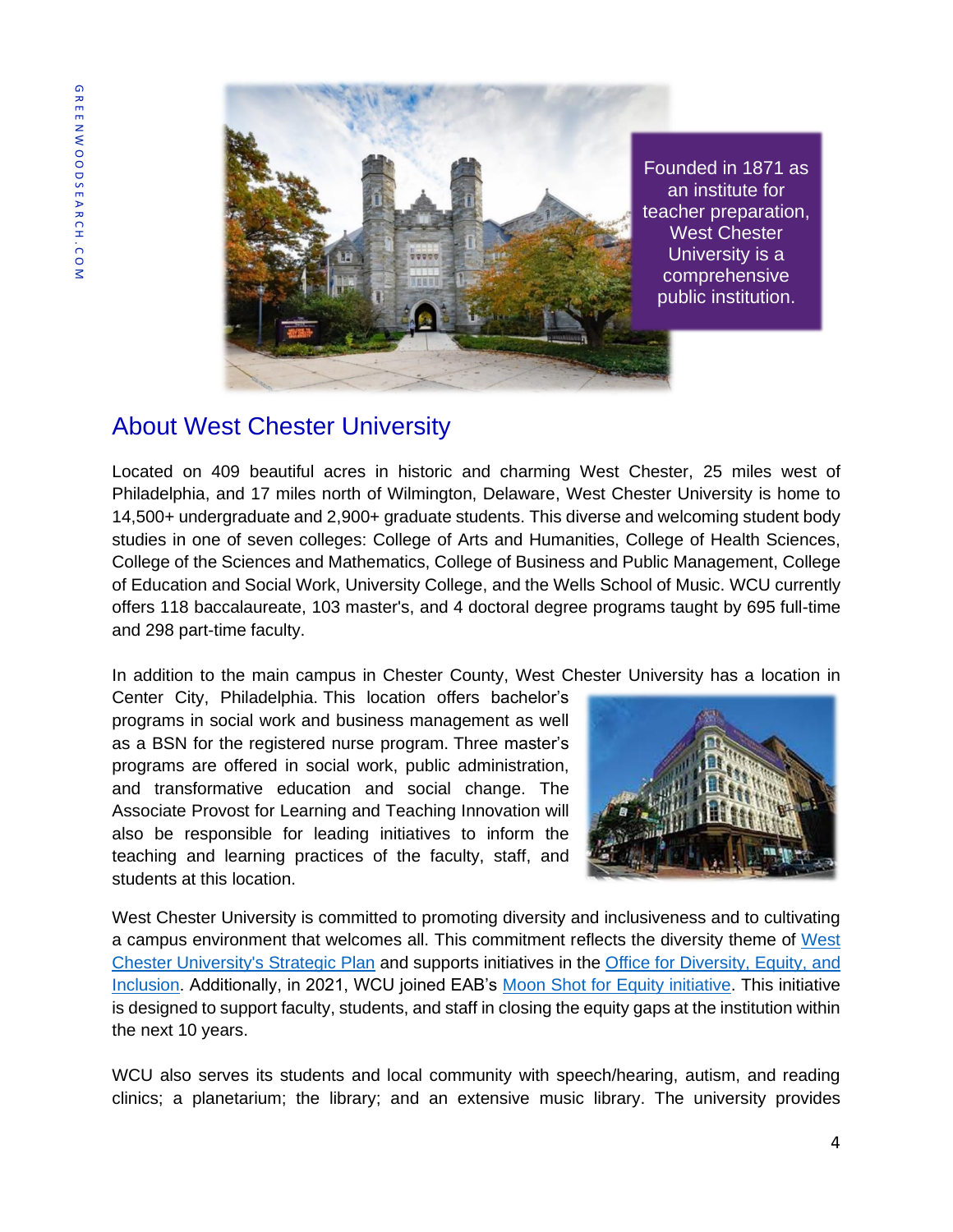unrivaled cultural opportunities to the residents of Chester County and beyond. The performing and visual arts programs are among the best in the country.

In the most recent update of the Carnegie Classification of Institutions of Higher Education, which was posted for a public-review period in December of 2021, West Chester University was reclassified from Master's Colleges & Universities – Larger Programs (M1) to Doctoral Universities – High Research Activity (R2). The University's new 2021 classification took place during Carnegie's most recent three-year cycle of evaluation. WCU is accredited by the Middle States Commission on Higher Education (MSCHE), and its programs by 20 accrediting bodies. The University's professional education programs are accredited by the



Council for the Accreditation of Educator Preparation (CAEP) and approved by the Pennsylvania Department of Education. Recognized education programs are accredited by an additional nine organizations.

West Chester University made the Top 10 on U.S. News & World Report's 2021 list of Top Public Regional Universities North, rising to #10 from #12 in 2020. It advanced up to #50 among Regional Universities North (both public and private institutions) from #55 in 2020 and is listed among the top 25 Best Colleges for Veterans (Regional Universities North). In 2020, Money magazine ranked West Chester

University as one of the Top 175 Best Value Colleges in America. Accolades:

## The City of West Chester

West Chester University is in Chester County, PA which is ranked #1 Tech Hub in the state of Pennsylvania. West Chester is a borough and the county seat of Chester County and is located 25 miles west of Philadelphia and 17 miles north of Wilmington, Delaware. Chester County residents are ranked as the wealthiest, healthiest, and best educated in the State of Pennsylvania. 94% of Chester County residents graduate from high school and 48% of all residents have a bachelor's degree or better.



#### Diversity (Fall 2020):

- 73.7% White
- 11.6% Black or African American
- 5.66% Hispanic or Latino
- Students come from 74 different countries and 29 states

#### Students (Fall 2020):

Enrollment: 17,552

- > 14,592 undergraduate students
- $\angle$  2,960 graduate students

Undergraduates:

- 40% male
- 60% female
- 22.3% students of color

- Designated a Military Friendly School by *Victory Media*, publisher of GI Jobs magazine
- > The average first-year student retention rate is 85%